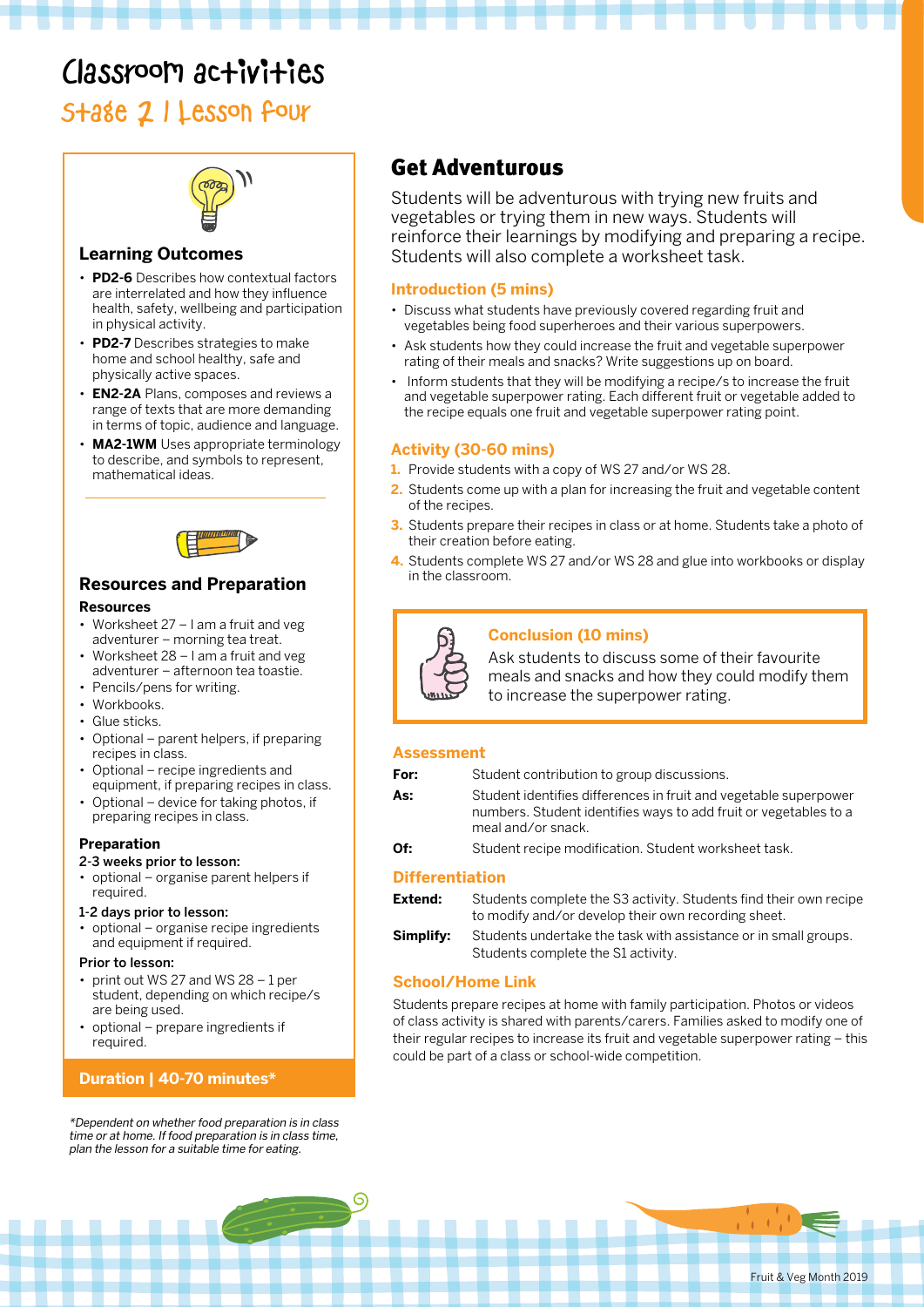# I am a fruit and veg adventurer!

## Captain Fruit N Veg challenges you to up the fruit and vegetable superpower rating!

### **How many different types of fruit can you add to this recipe?**

Each different fruit you add equals one superpower point. Test the recipes at home (or in class) and take a photo of the finished dish. Then add up your new score.

## **Recipe 1. Morning tea treat**

### **Ingredients:**

Wheat, oat or gluten free sweet biscuits, breakfast cereal biscuits or breakfast biscuits Cream cheese and/or sweet spreads (e.g. jam/marmalade/honey/golden syrup) Icing sugar

### **Method:**

- **1.** Place spread on the biscuit.
- **2.** Dust with icing sugar if desired.

**3.** Eat!

**Current fruit and vegetable superpower rating = 0**

## **I am going to up the superpower rating by adding...**

## **Now test your recipe!**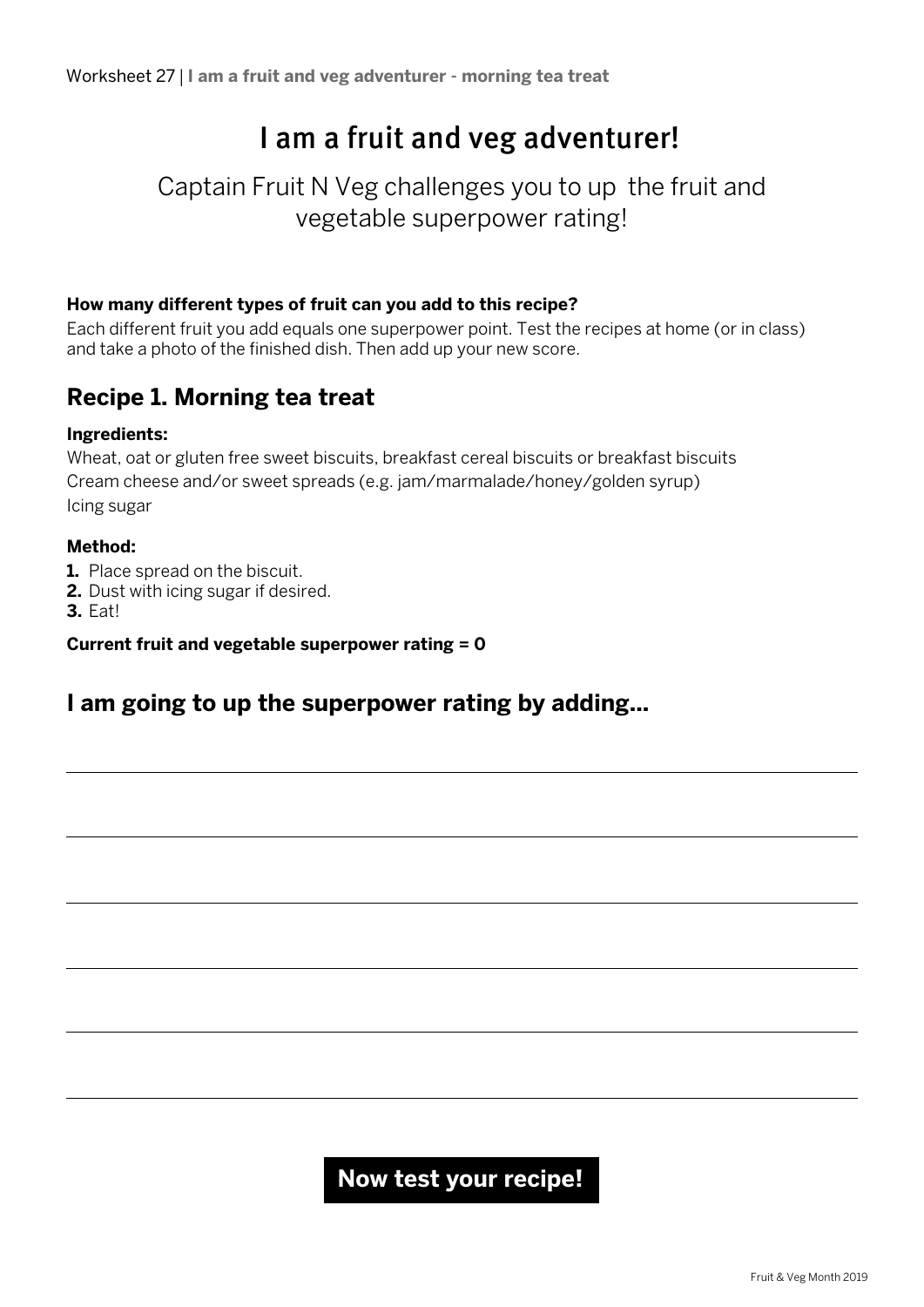## **Recipe 1. Superpowered morning tea treat AKA...**

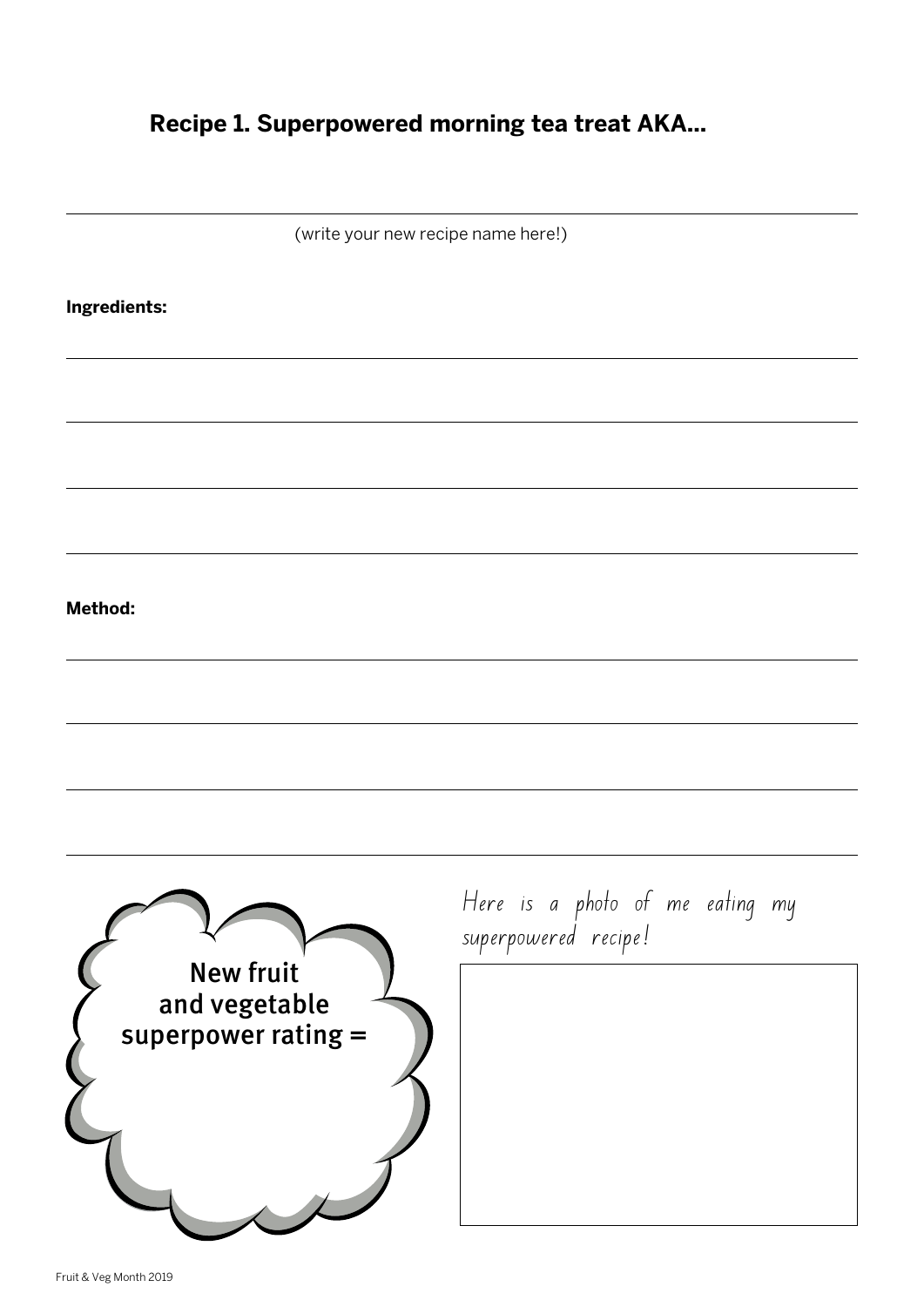# I am a fruit and veg adventurer!

## Captain Fruit N Veg challenges you to up the fruit and vegetable superpower rating!

### **How many different types of vegetables can you add to this recipe?**

Each different vegetable you add equals one superpower point. Test the recipes at home (or in class) and take a photo of the finished dish. Then add up your new score.

## **Recipe 2. Afternoon tea toastie**

### **Ingredients:**

Sliced bread or wrap Cheese Slices of cooked meat (e.g. chicken, beef, lamb, pork, or kangaroo) OR egg, canned fish, extra firm tofu or vegetable patty Spreads and sauces

### **Method:**

**1.** Layer your ingredients between bread slices or in the wrap

**2.** Toast in a jaffle iron or sandwich maker until warmed through

**3.** Eat!

### **Current fruit and vegetable superpower rating = 0**

## **I am going to up the superpower rating by adding...**

## **Now test your recipe!**